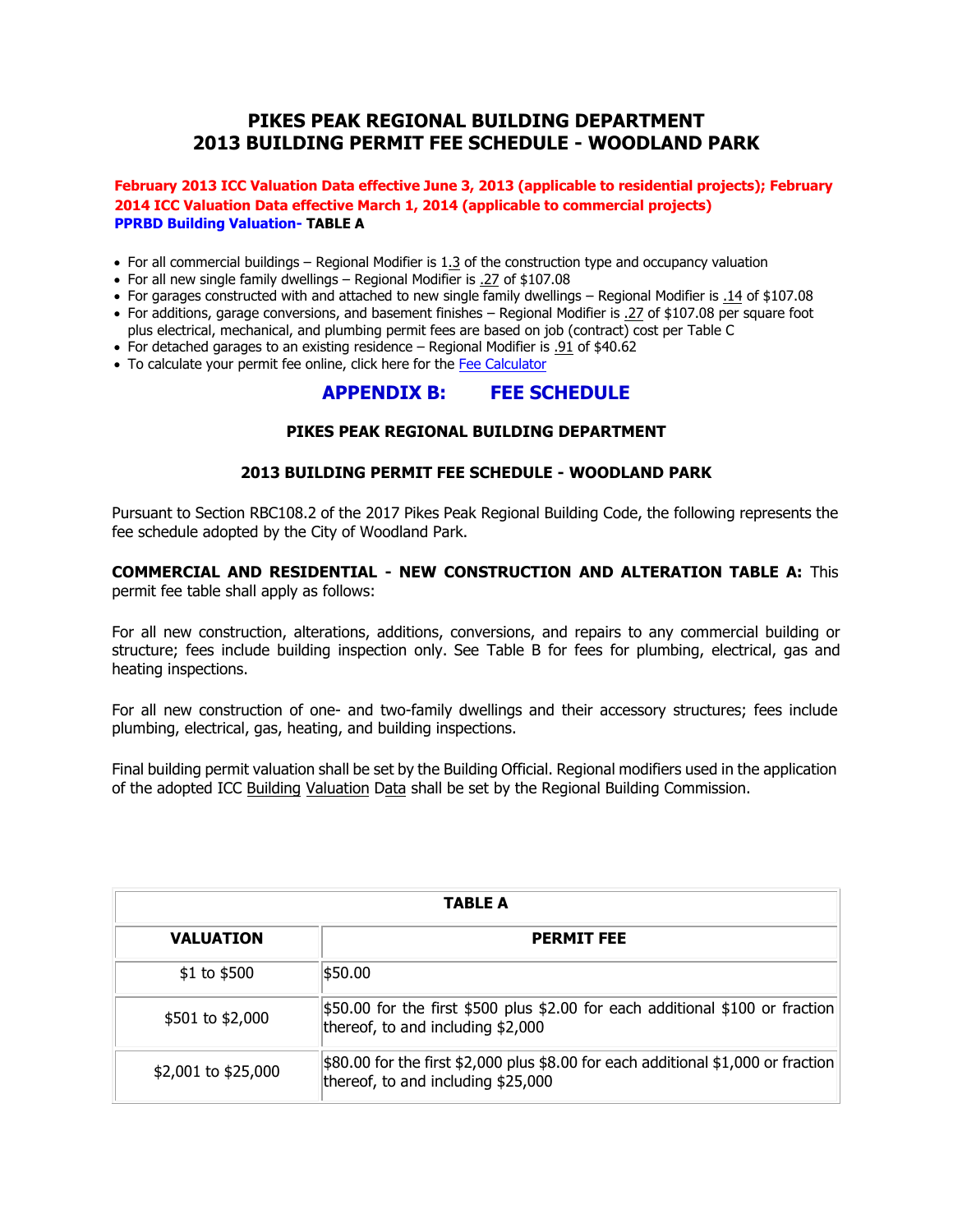| \$25,001 to \$50,000     | $$264.00$ for the first \$25,000 plus \$8.00 for each additional \$1,000 or<br>fraction thereof, to and including \$50,000            |
|--------------------------|---------------------------------------------------------------------------------------------------------------------------------------|
| \$50,001 to \$100,000    | $\frac{1}{2}464.00$ for the first \$50,000 plus \$5.00 for each additional \$1,000 or<br>fraction thereof, to and including \$100,000 |
| \$100,001 to \$500,000   | $$714.00$ for the first \$100,000 plus \$4.00 for each additional \$1,000 or<br>fraction thereof, to and including \$500,000          |
| \$500,001 to \$1,000,000 | $ 2,314.00$ for the first \$500,000 plus \$3.50 for each additional \$1,000 or<br>fraction thereof, to and including \$1,000,000      |
| \$1,000,000 and more     | $$4,064.00$ for the first $$1,000,000$ plus \$3.00 for each additional \$1,000 or<br>fraction thereof.                                |

**TABLE A.1**: Permit fees for reroofing, siding, and stucco of existing one- and two-family dwellings and Townhomes.

| <b>TABLE A.1</b>        |          |  |
|-------------------------|----------|--|
| Asphalt Shingle Reroof  | \$135.00 |  |
| Stucco                  | \$135.00 |  |
| Wood / Composite Siding | \$115.00 |  |

**TABLE B:** Registration fees for plumbing, electrical, gas and heating inspections associated with a commercial building permit

| <b>REGISTRATION FEE</b> | $\frac{1}{2}100.00$ for each trade |
|-------------------------|------------------------------------|
|                         |                                    |

**TABLE C:** Inspection fees for electrical, heating, gas and plumbing inspections not associated with a building permit

| <b>TABLE C</b>       |                                                                                                                        |  |
|----------------------|------------------------------------------------------------------------------------------------------------------------|--|
| <b>VALUATION</b>     | <b>PERMIT FEE</b>                                                                                                      |  |
| \$100.00 to 500.00   | ∣\$50.00                                                                                                               |  |
| \$501.00 to 2,000.00 | \$50.00 for the first \$500 plus \$5.50 for each additional \$100 or fraction<br>thereof, up to and including \$2,000. |  |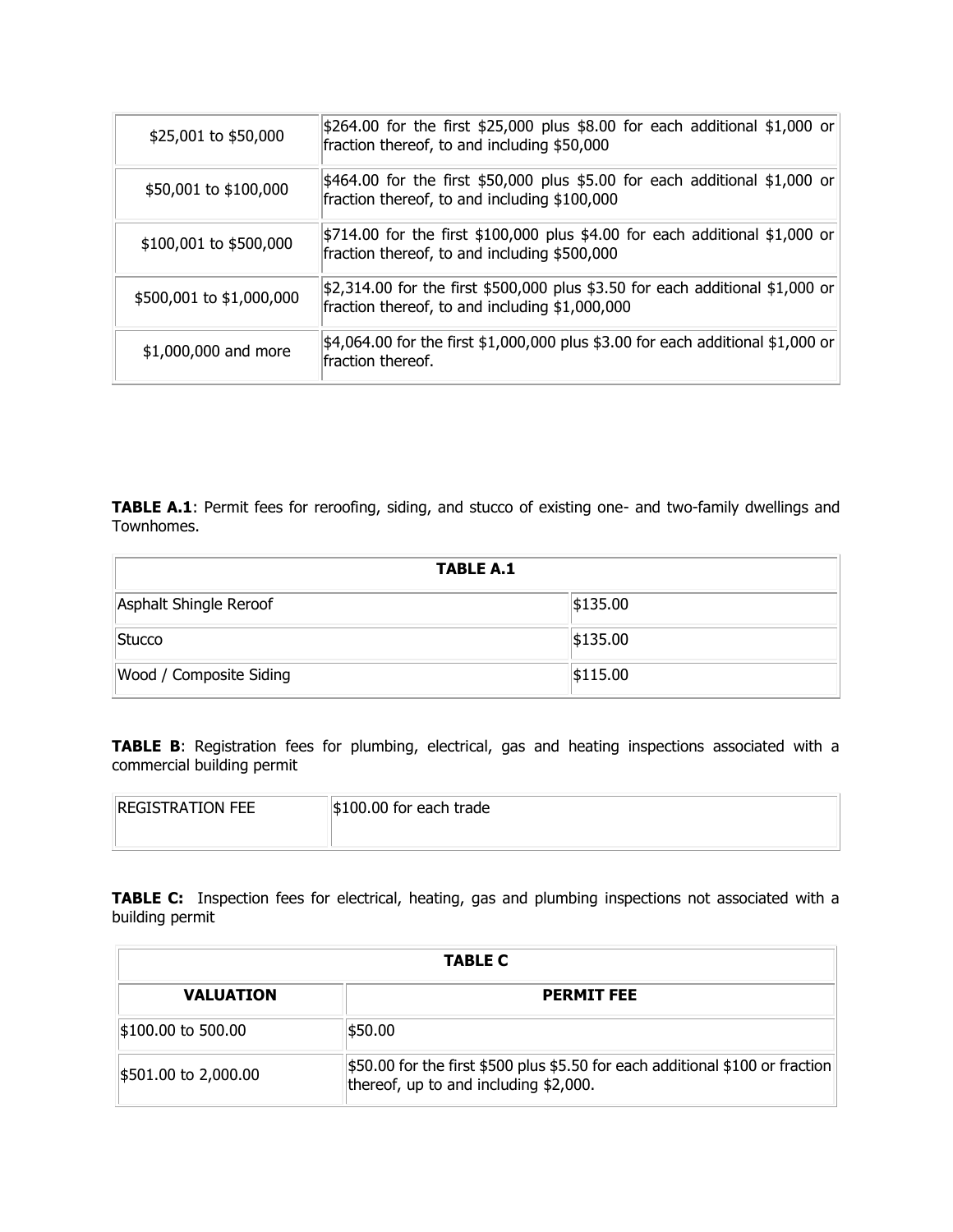| $\frac{1}{2}$ ,001.00 to 5,000.00                   | $\frac{1}{2}132.50$ for the first \$2,000 plus \$1.45 for each additional \$100 or<br>fraction thereof, up to and including \$5,000. |
|-----------------------------------------------------|--------------------------------------------------------------------------------------------------------------------------------------|
| $\frac{15,001.00 \text{ to } 50,000.00}{50,000.00}$ | $\vert$ \$176.00 for the first \$5,000 plus \$6.75 for each additional \$1,000 or<br>fraction thereof, up to and including \$50,000  |
| \$50,001.00 and more                                | $\frac{1}{2}480.00$ for the first \$50,000 plus \$ 4.50 for each additional \$1,000 or<br>fraction thereof.                          |

| <b>INDIVIDUAL RESIDENTIAL MECHANICAL &amp; PLUMBING PERMIT FEES</b>                                              |          |  |
|------------------------------------------------------------------------------------------------------------------|----------|--|
| Gas Log or Fireplace Insert Installation                                                                         | \$40.00  |  |
| Water Heater Replacement                                                                                         | \$40.00  |  |
| Air Conditioning Condensing Unit Replacement                                                                     | \$30.00  |  |
| Lawn Sprinkler Backflow Prevention Device/ Water Softener \$30.00<br>Installation                                |          |  |
| Air Conditioning Installation (coil and condenser); Furnace; \$50.00<br>Wall/Space Heater; or Boiler Replacement |          |  |
| Water Heater, Furnace, or Boiler Replacement, including vent                                                     | \$75.00  |  |
| INDIVIDUAL COMMERCIAL MECHANICAL & PLUMBING PERMIT FEES                                                          |          |  |
| \$50.00<br>Roof Top Replacement (7.5 tons or less)                                                               |          |  |
| Water Heater, Unit Heater, Furnace, or Boiler Replacement \$50.00<br>(400,000 BTU or less)                       |          |  |
| Backflow \$50.00<br>Conditioning Condensing Unit Replacement/<br>Air<br><b>Prevention Device</b>                 |          |  |
| Roof Top Replacement (> 7.5 tons)                                                                                | \$100.00 |  |
| Water Heater, Furnace, or Boiler Replacement (> 400,000 BTU)/ \$ 100.00<br><b>Chiller Replacement</b>            |          |  |

# **TABLE D:** Floodplain and enumeration fees

| <b>TABLE D</b>                       |                   |  |
|--------------------------------------|-------------------|--|
| <b>FLOODPLAIN PERMIT</b>             |                   |  |
| <b>SQUARE FEET OF DISTURBED AREA</b> | <b>PERMIT FEE</b> |  |
| <b>UP TO 1,500</b>                   | \$50.00           |  |
| 1,500 TO 5,000                       | \$150.00          |  |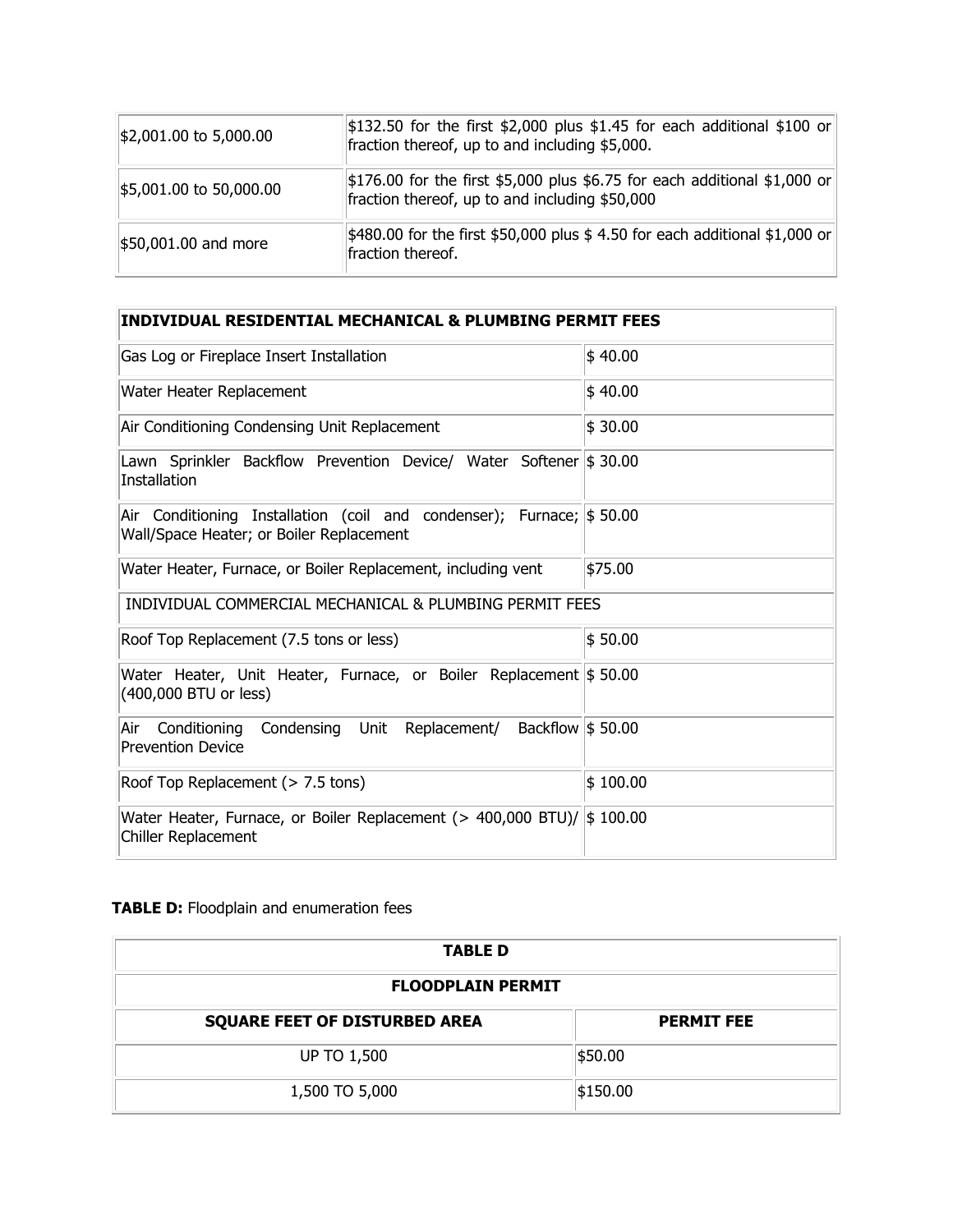| 5,000 TO 15,000                                                                                            | \$300.00     |
|------------------------------------------------------------------------------------------------------------|--------------|
| <b>OVER 15,000</b>                                                                                         | \$500.00     |
| <b>INDIVIDUAL ITEM FEES</b>                                                                                |              |
| Floodplain review, tracking, and inspection services                                                       | \$50.00/Hour |
| Determination of property location in 100-year floodplain                                                  | \$30.00      |
| Address Determination or Verification                                                                      | \$30.00      |
| Determination of property location in 100-year floodplain and \$10.00/lot<br>address at time of final plat |              |

### **TABLE E:** Other fees

|                         | <b>TABLE E</b>                                                                                                                                                                                                                        |                                           |  |
|-------------------------|---------------------------------------------------------------------------------------------------------------------------------------------------------------------------------------------------------------------------------------|-------------------------------------------|--|
| A.                      | <b>Wrecking Permit Fee</b>                                                                                                                                                                                                            | \$30.00                                   |  |
| Moving Permit Fee<br>B. |                                                                                                                                                                                                                                       | \$30.00                                   |  |
|                         | <b>Exception:</b> The fee for moving a building without moving on a public thoroughfare<br>shall be covered by an alteration permit. Wrecking and moving permit fees do not<br>include the services of any other governmental agency. |                                           |  |
| С.                      | \$30.00<br>Sign Permit Fee (Base Fee)                                                                                                                                                                                                 |                                           |  |
|                         | Sign Inspections beyond the first inspection                                                                                                                                                                                          | \$25.00                                   |  |
| D.                      | Mobile Home Permit                                                                                                                                                                                                                    | \$240.00                                  |  |
|                         | Mobile Home State insignia, as issued by the State of Colorado, Division of Equal to the cost<br>Housing                                                                                                                              | of the insignia                           |  |
| Е.                      | Residential Compliance Inspection: Complete Inspection (Inspection by Building, \$200.00<br>Electrical, HVAC and Plumbing Inspectors. Includes written report)                                                                        |                                           |  |
|                         | Each Individual Inspection with report                                                                                                                                                                                                | \$50.00                                   |  |
| F.                      | Inspection outside of normal business hours (Minimum charge two hours)                                                                                                                                                                | \$100.00/Hour                             |  |
| G.                      | Inspections, Consultations, additional plan review required by changes, additions or $\frac{1}{5}$ 50.00/Hour<br>revisions to plans, records search or other Services for which no fee is specifically<br>indicated.                  |                                           |  |
| Η.                      | Plan Examination Fee:                                                                                                                                                                                                                 | Residential: 28% of<br>Buildina<br>Permit |  |
|                         | (There shall be a \$50.00 handling fee for each use of a "Master Plan" for single-<br><b>Fee</b><br>Commercial: 55% of<br>family dwellings.)<br>Building Permit Fee                                                                   |                                           |  |
| I.                      | Elevator Permit Fee: The fee for a permit to operate any elevator equipment \$177.00<br>governed by Section 1.1 of the Safety Code for Elevators and Escalators                                                                       |                                           |  |